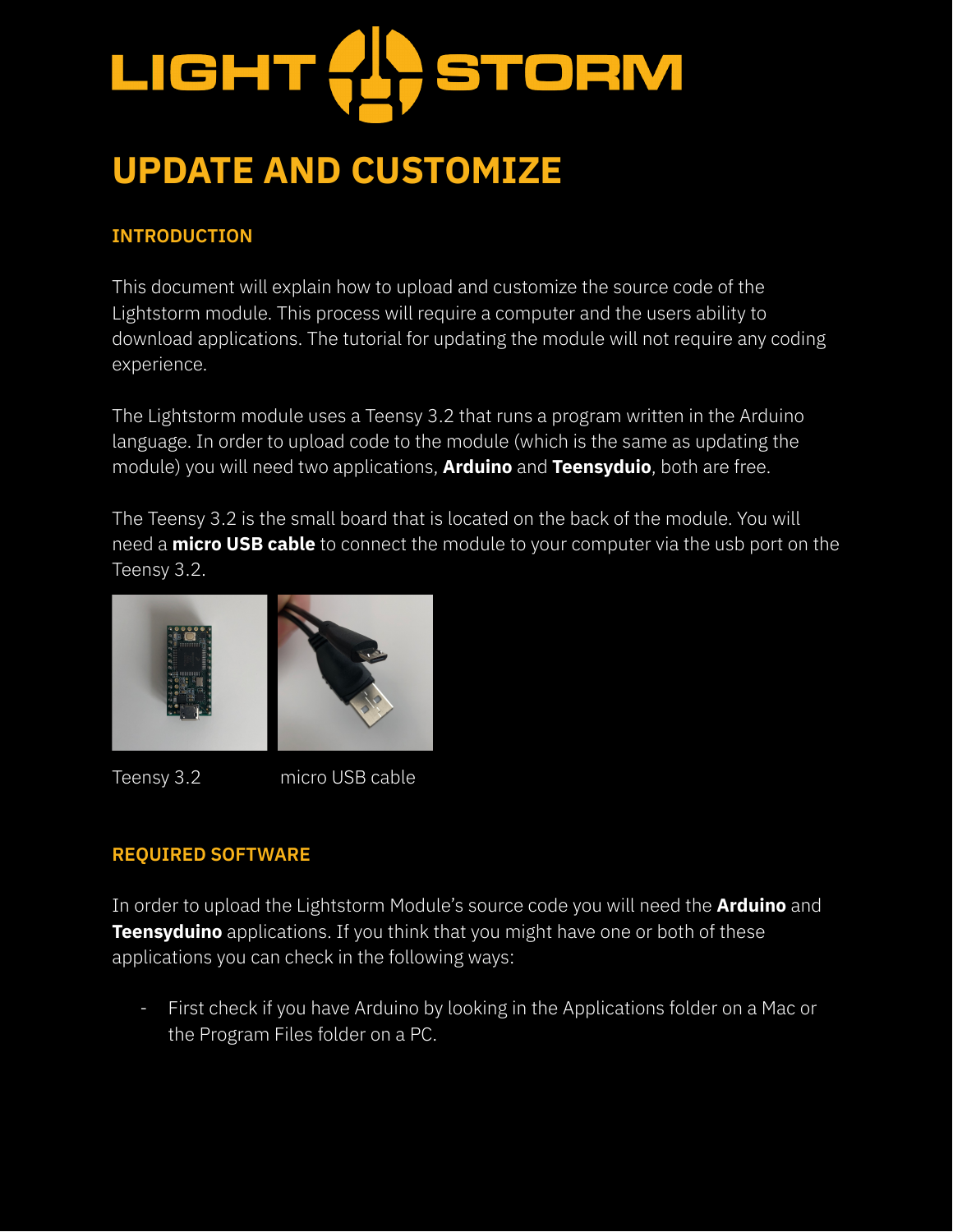- To check if you have Teensyduino, first open the Arduino application, then open the Tools menu, then open the Board menu. If you have Teensyduino you will see a list of Teensy boards in the Board menu.

### Download and Install Arduino

**At the time of writing this document Arduino is on version 1.8.10, while Teensyduino only supports up to Arduino version 1.8.9. If this is still the case while you are following these instructions, you should not download Arduino from the link provided in the step by step instructions below, and instead download version 1.8.9 from this link**

**(https://www.arduino.cc/en/Main/OldSoftwareReleases#previous). Teensyduino will likely be updated to work with newer versions of Arduino. To be sure you get a version of Arduino that works with Teensyduino visit this link**

**(https://www.pjrc.com/teensy/td\_download.html) to learn the versions of Arduino supported by Teensyduino.**

You can get all the information on how to install Arduino on any operating system at this link https://www.arduino.cc/en/Guide/HomePage. You can also follow the steps here in this document for a simplified guide.

- 1) Visit https://www.arduino.cc/en/Main/Software and click the appropriate download link for the operating system that you use. For Windows users it's recommended that you download the installer and not the .zip because of the drivers that get automatically installed with the installer.
- 2) For **Mac** you will receive a .zip file that contains the Arduino app, all you need to do is drag the app into your Applications folder.

For **Windows** you will receive an .exe file (the installer) which you need to run. The installer has a few installation parameters to check, it is recommended that you keep the default settings and installation path. You will get a warning from the operating system about installing drivers, you should allow the installation to proceed.

3) The last step is to open Arduino. This is required because it will generate a folder called "Arduino" for your projects and code libraries. On a Mac this will be in the Documents folder and on Windows this will be in My Documents. After you've opened the app and you see the editor window open you can close it.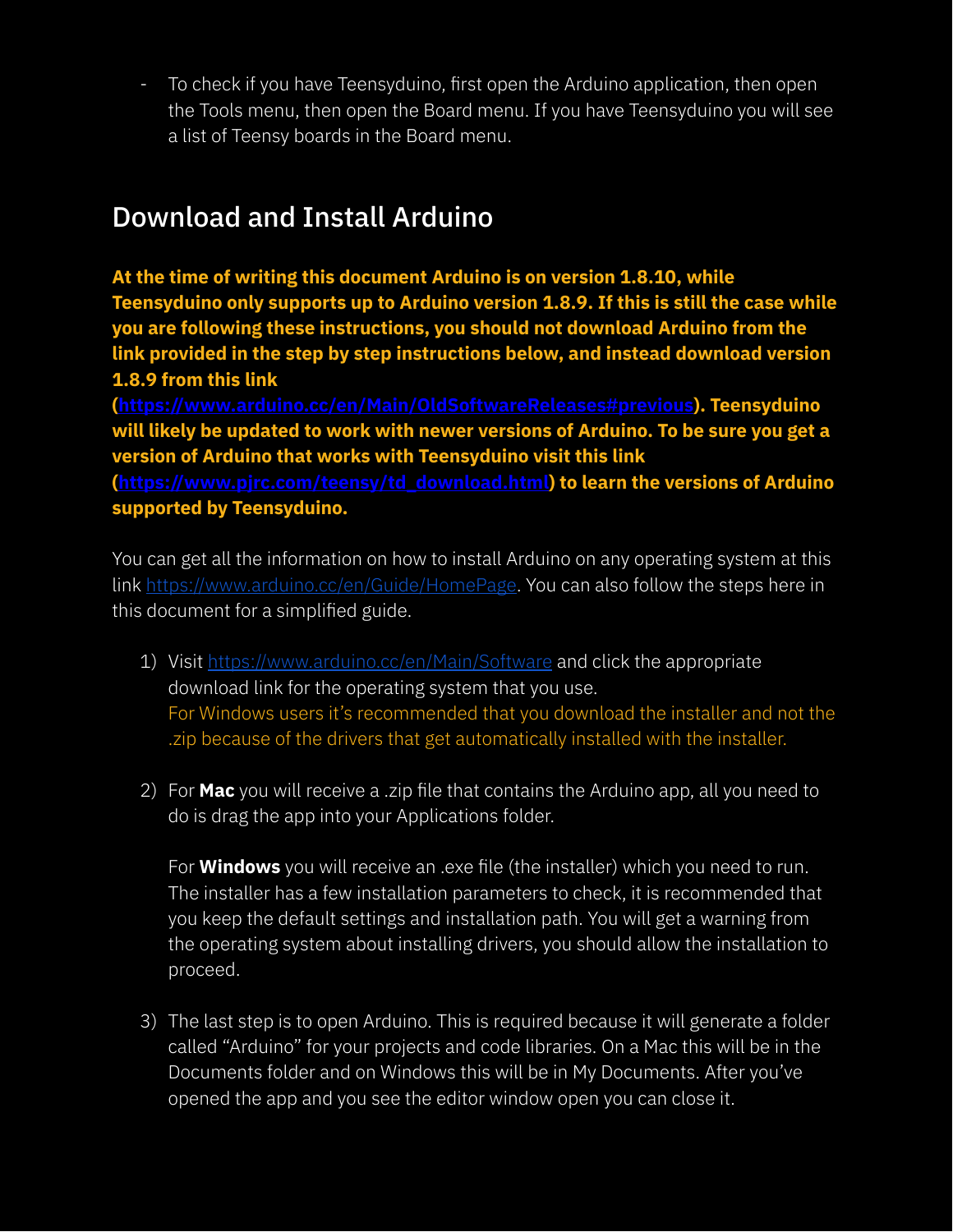### Download and Install Teensyduino

The link for downloading Teensyduino as well as detailed instructions on how to install it is here https://www.pjrc.com/teensy/td\_download.html. You can also follow the simplified instructions below:

On **Mac,** before installing Teensyduino be sure that you've opened the Arduino app at least once. Otherwise you will get the error shown in the image below and you will not be able to open Arduino. If this happens simply repeat the Arduino installation process and replace the existing Arduino app in the Applications folder.



- 1) Visit https://www.pjrc.com/teensy/td\_download.html and click the appropriate download link for the operating system that you use.
- 2) On all operating systems you will receive an installer file which you should run.
- 3) The installer will ask you to "Select Arduino Folder." The Arduino folder it is referring to is the one in your Applications folder on Mac or your Program Files folder on Windows. It **is not** the Arduino folder located in Documents on Mac or My Documents on Windows.
- 4) The installer will ask you what libraries to install. None are required but it's easier to have them all so you don't have to download them later if you need them.
- 5) Complete the installation process and close the installer window.
- 6) Check if the installation has worked by opening the Arduino application, then open the Tools menu, then open the Board menu. If Teensyduino was successfully installed you will see a list of Teensy boards in the Board menu.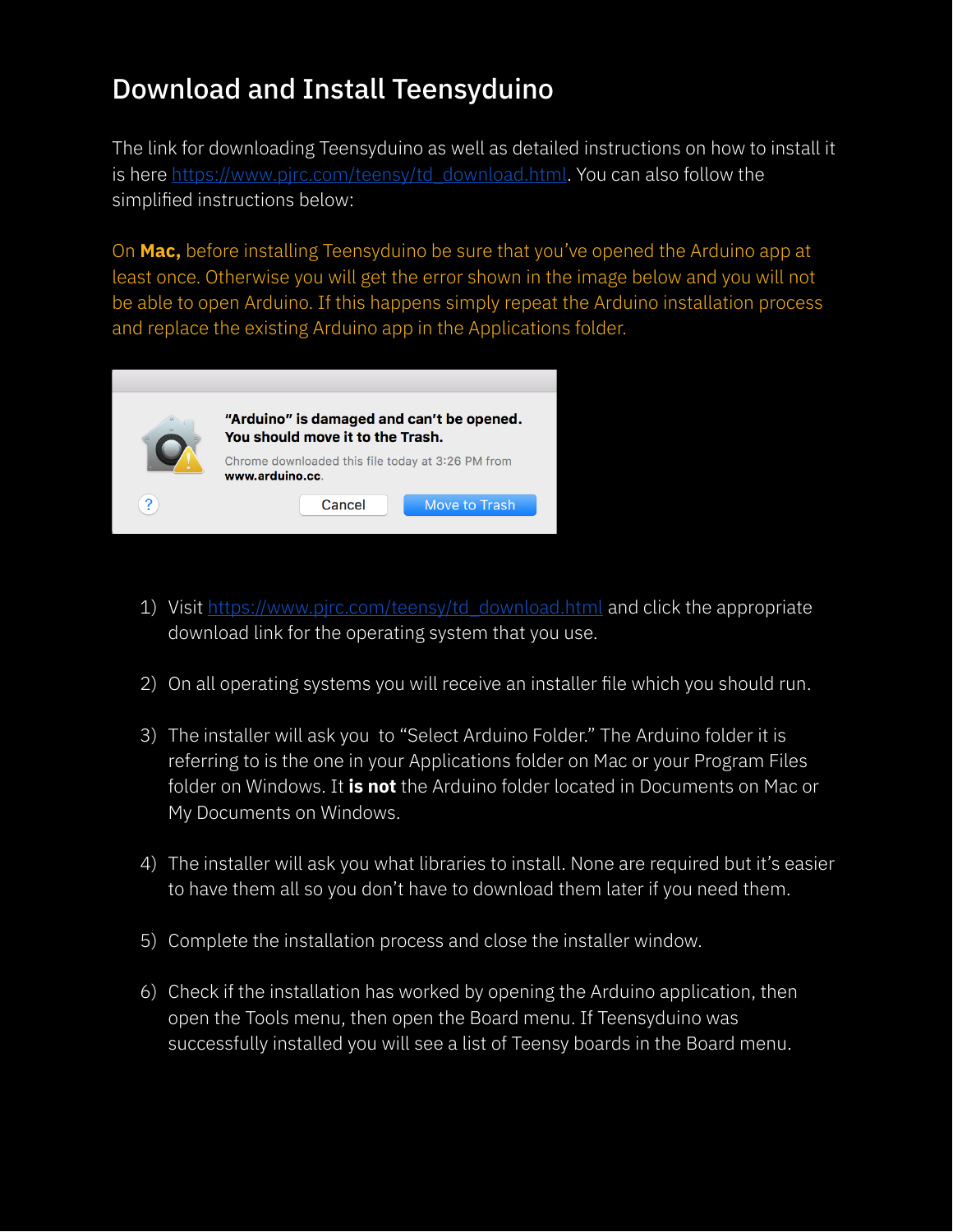## **UPLOADING THE LIGHTSTORM CODE WITH ARDUINO**

The Lightstorm source code is available on github at this link https://github.com/StrangeElectronic/Lightstorm

To download the code you click the green button that says "Clone or download" then you click "Download ZIP"

Each version of the Lightstorm source code will come with a **readme.txt** file that will tell you where to put the files on your computer. Once the files are properly placed on your computer follow these steps to upload the code:

- Find the **.ino** file in the folder of the version you want to upload and open it in Arduino. This will open an editor window with the Lightstorm source code in it.
- In Arduino, go to the **Tools** menu, then go to the **Board** menu. Select Teesny 3.2 (if you don't see Teensy 3.2 refer to the Required Software section of this document)
- In order to upload to the module it needs to be powered by the eurorack.
- Connect the module to your computer with a micro USB cable.
- Go to the **Tools** menu, then go to the **Port** menu. You should see a port that has the word "Teensy" in it along with some other text and numbers.



If you don't see it the first thing to do is try a different micro USB cable. Many micro USB cables will only power the device they're connected to, you need one that will also carry data.

- Click the upload button in the Arduino window with the source code in it. The upload button is located in the top left corner of the window and looks like a circle with an arrow pointing right.



- Once you've clicked the upload button wait a few seconds for the upload process to complete. During the uploading process the Teensy Uploader window will open